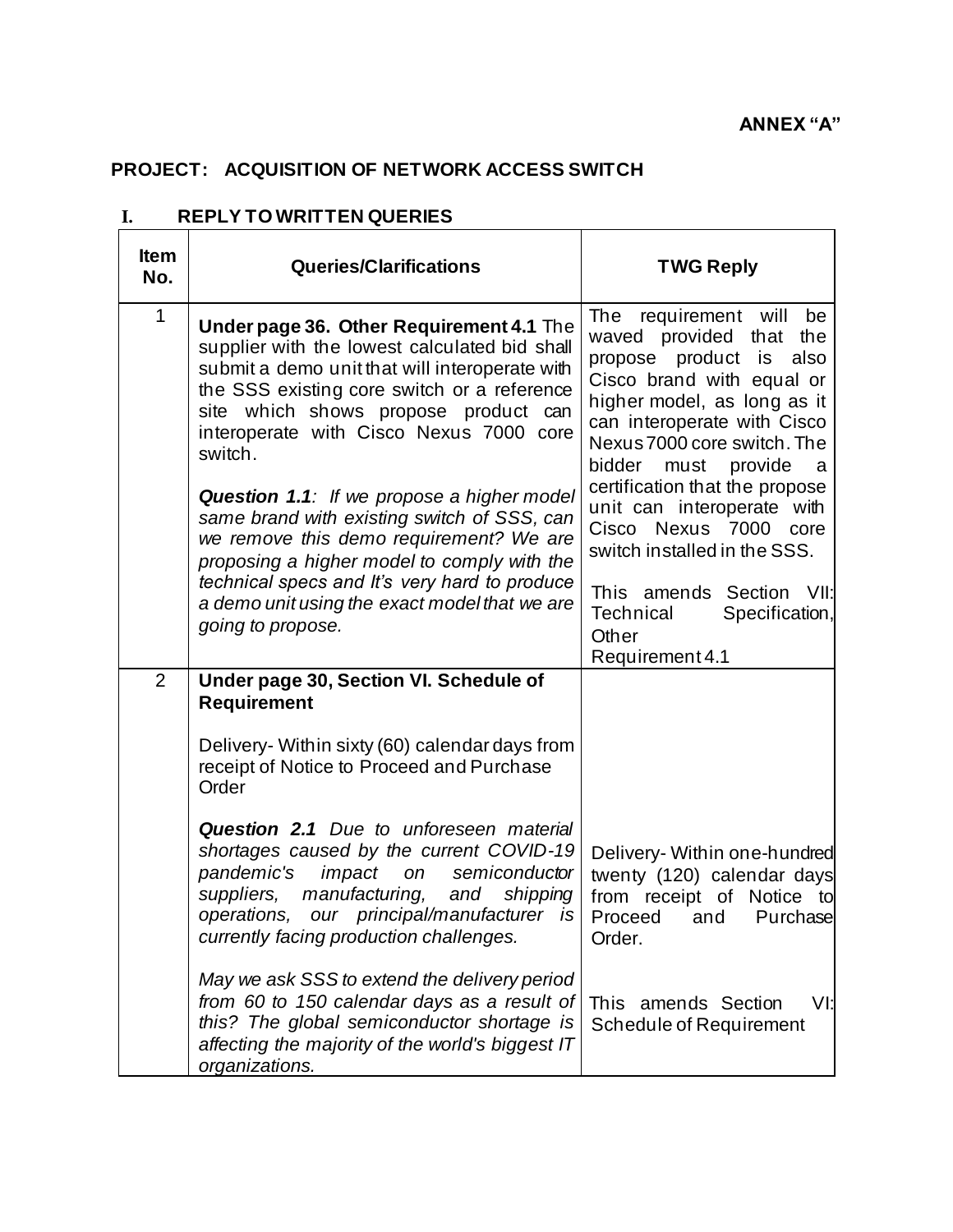| 3 | Page 16-17, under Post qual documents<br>20.2 Item 5 Latest income tax return<br>corresponding to the Audited Financial<br>Statements submitted, filed electronically<br>(EFPS);                                                                                                                                                                                                                                                                         |                                                                                                                   |
|---|----------------------------------------------------------------------------------------------------------------------------------------------------------------------------------------------------------------------------------------------------------------------------------------------------------------------------------------------------------------------------------------------------------------------------------------------------------|-------------------------------------------------------------------------------------------------------------------|
|   | Question #3.1<br>TRENDS took advantage of the CREATE<br><b>ACT law's TAX reform and incentive program</b><br>for 2020. With this, we would like to appeal to<br>SSS to consider Income Tax Return filed<br>offline using eBIR form. The current CREATE<br>ACT tax rate is not currently included in the<br>eFPS tax rate options. Thus, filling eFPS is<br>not applicable. Attached is the Revenue<br>Memorandum Circular No. 50-2021 for your<br>review | Filing thru eBIR form is<br>acceptable.                                                                           |
| 4 | Page 32, Item 1.6<br>Maximum of 1023 active VLANs                                                                                                                                                                                                                                                                                                                                                                                                        |                                                                                                                   |
|   | <b>Question 4.1</b> May we know how many active<br>VLANs do you currently use in the network?                                                                                                                                                                                                                                                                                                                                                            | The SSS has currently 64<br>active VLANs.                                                                         |
|   | Would 1000 active VLANS enough for your<br>use-case?                                                                                                                                                                                                                                                                                                                                                                                                     | The requirement in page 32<br>item 1.6 is amended to read<br>as maximum of 1000 active<br><b>VLAN<sub>s</sub></b> |
|   |                                                                                                                                                                                                                                                                                                                                                                                                                                                          | This amends Item<br>1.6 of<br>VII.<br>Section<br><b>Technical</b><br>Specifications.                              |
| 5 | Page 32, Item 1.15                                                                                                                                                                                                                                                                                                                                                                                                                                       |                                                                                                                   |
|   | <b>DHCP Sever Hostname, Option 66</b>                                                                                                                                                                                                                                                                                                                                                                                                                    |                                                                                                                   |
|   | <b>Question 5.1</b> May we request to consider<br>DHCP server hostname Option 66 or                                                                                                                                                                                                                                                                                                                                                                      | Yes.                                                                                                              |
|   | equivalent that matches the requirement of<br>being able to specify IP address of TFTP<br>server/s                                                                                                                                                                                                                                                                                                                                                       | The requirement in page 32<br>item 1.15 DHCP<br>Server<br>Hostname, Option<br>66 or<br>equivalent.                |
|   |                                                                                                                                                                                                                                                                                                                                                                                                                                                          | This amends Item 1.15 of<br>VII.<br>Section<br><b>Technical</b><br>Specifications.                                |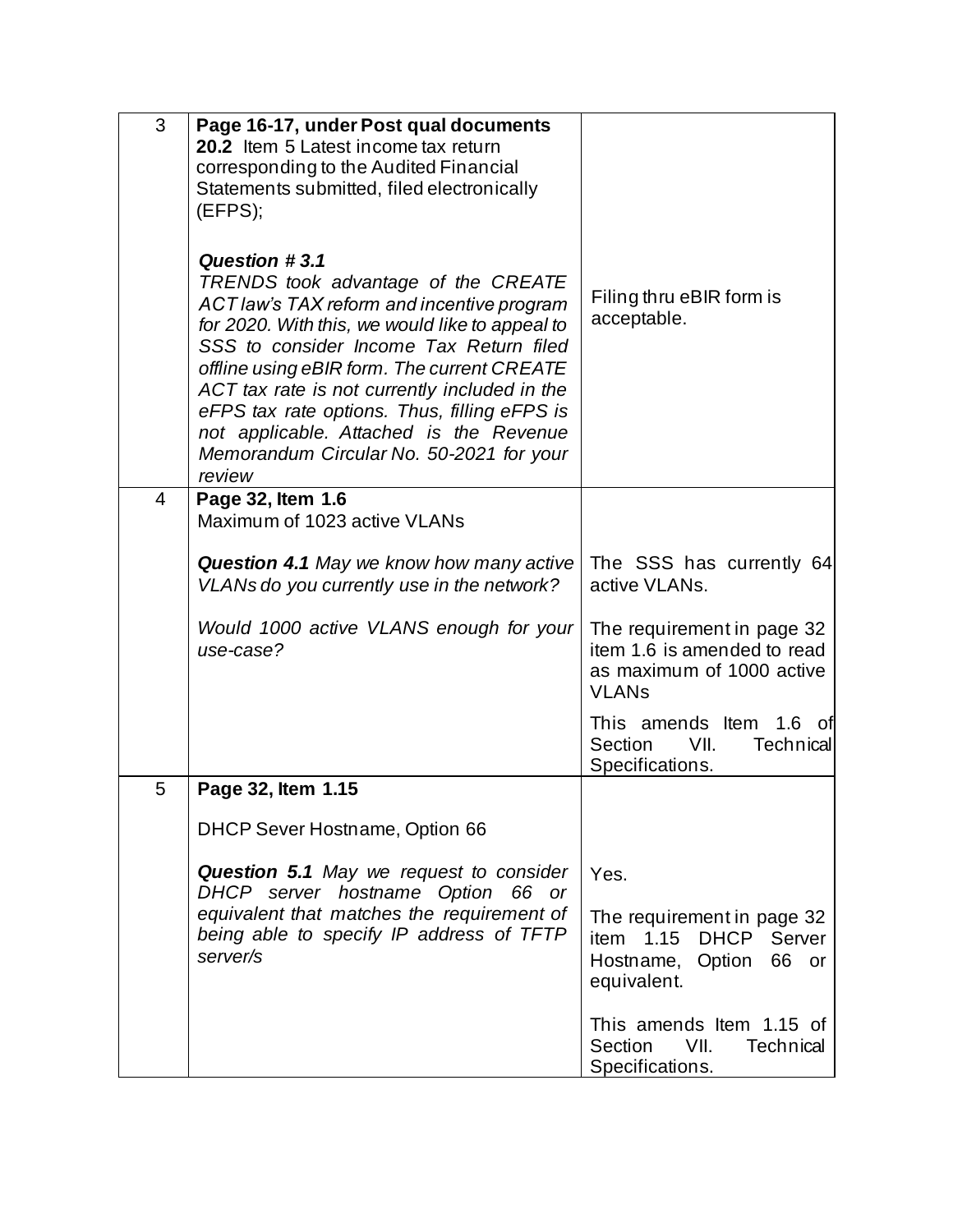| 6              |                                                                                                                                                                                                                                                                                                                                                                        |                                                                                                                                              |
|----------------|------------------------------------------------------------------------------------------------------------------------------------------------------------------------------------------------------------------------------------------------------------------------------------------------------------------------------------------------------------------------|----------------------------------------------------------------------------------------------------------------------------------------------|
|                | Page 34, Item 1.50                                                                                                                                                                                                                                                                                                                                                     |                                                                                                                                              |
|                | Existing gigabit fiber multi-mode transceiver<br>module of SSS, GLC-SX-MM, should work on<br>the proposed switch of the vendor. Otherwise,<br>vendor must provide the transceiver                                                                                                                                                                                      |                                                                                                                                              |
|                | Question 6.1 How many 1G multimode<br>transceiver modules will be needed?                                                                                                                                                                                                                                                                                              | 2 units of 1G fiber multimode<br>transceiver module will be<br>needed.                                                                       |
|                | Question 6.2 Please confirm if the two-unit<br>stacked network access switches will use 1G<br>UTP connection to the existing network.                                                                                                                                                                                                                                  | Reply to question 6.2 - The<br>two (2) unit stacked network<br>access switches WILL NOT<br>use 1G UTP connection to<br>the existing network. |
| $\overline{7}$ | Page 34, Item 1.54                                                                                                                                                                                                                                                                                                                                                     |                                                                                                                                              |
|                | Works with Network management solution<br>comprehensive<br>that<br>offers<br>lifecycle<br>management of wired access, campus, and<br>branch-office networks, rich visibility into end-<br>connectivity,<br>and<br>application<br>user<br>performance assurance. Must come with<br>device license for Network management<br>Software                                    |                                                                                                                                              |
|                | <b>Question 7.1</b> We understand that you have<br>an existing network management software<br>that is compatible and manages your exiting<br>switches. We are assuming that your current<br>network management software is the same<br>brand with your existing switches. Are you<br>going to use this network management<br>software to manage the proposed switches? | Yes, the existing network<br>management software will<br>manage<br>the<br>proposed<br>switches.                                              |